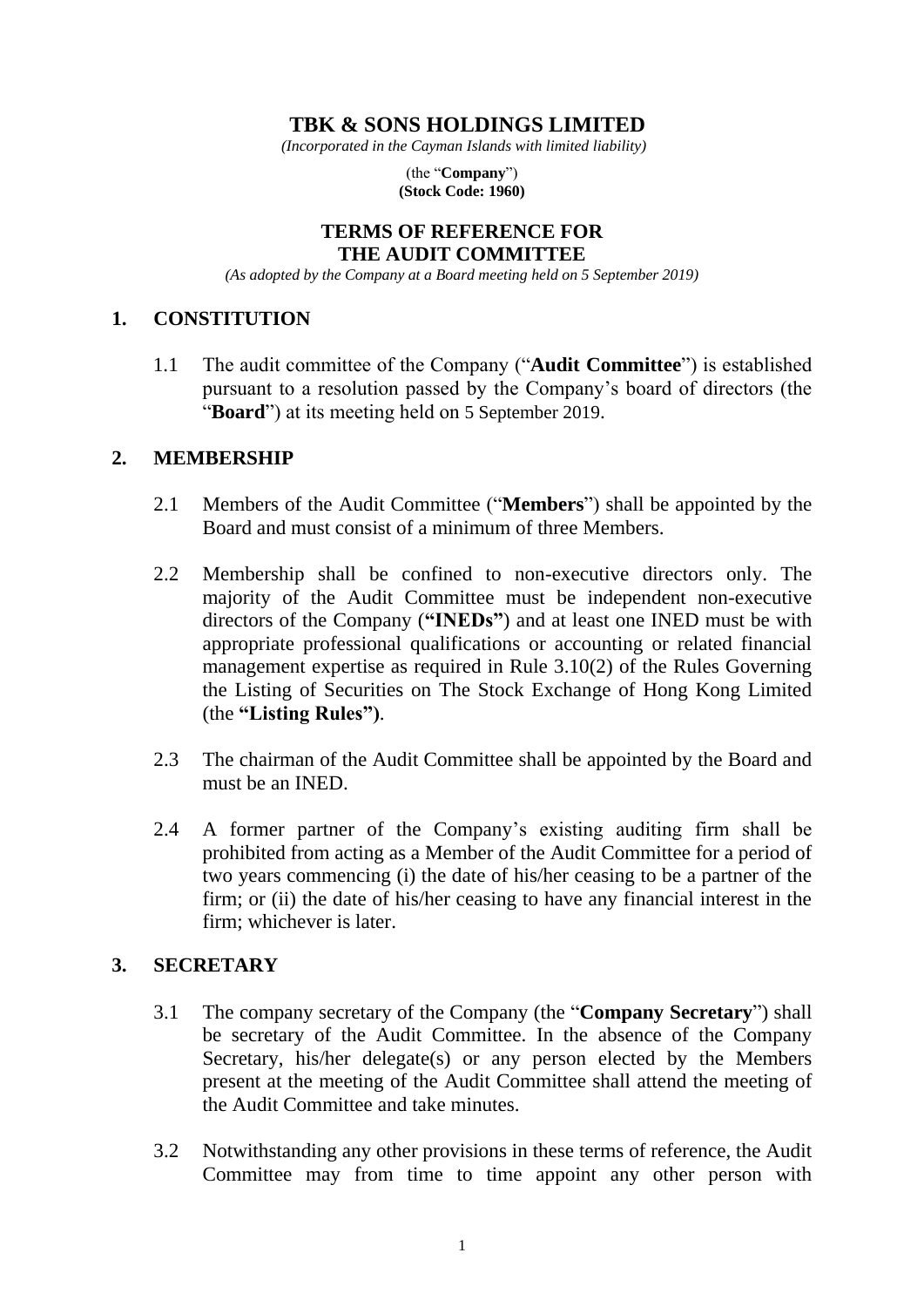appropriate qualification and experience as the secretary of the Audit Committee.

# **4. MEETINGS**

# **Frequency of meetings**

4.1 The Audit Committee shall meet at least two times each year. The Company's external auditors may request a meeting if they consider that one is necessary. Additional meetings of the Audit Committee may be held as and when required.

# **Notice of meetings**

- 4.2 A meeting of the Audit Committee may be convened by any of its Members or by the Company Secretary on request of any of the Members.
- 4.3 Notice of any meetings, confirming the venue, time and date, has to be given at least 7 days prior to any such meeting being held, unless all Members waive such notice. If a meeting is called by a shorter notice, it shall be deemed to have been duly called if it is so agreed by a majority of the Members. A Member who attends such a meeting shall deem to agree to the shorter notice. Notice of any adjourned meetings is not required if the adjournment is less than 14 days.
- 4.4 Agenda and accompanying supporting papers shall be sent to all Members and to other attendees as appropriate at least 3 days before the date of the Audit Committee meeting (or such other period as the Members may agree).
- 4.5 The Audit Committee shall ascertain at the beginning of each meeting the existence of any conflicts of interest and minimise them accordingly.

# **Quorum**

4.6 The quorum of the Audit Committee shall be two Members.

# **Mode of meetings**

4.7 Meetings could be held in person, by telephone or by video conference. Members may participate in a meeting by telephone or through other electronic means of communication provided that all persons participating in the meeting are capable of hearing each other.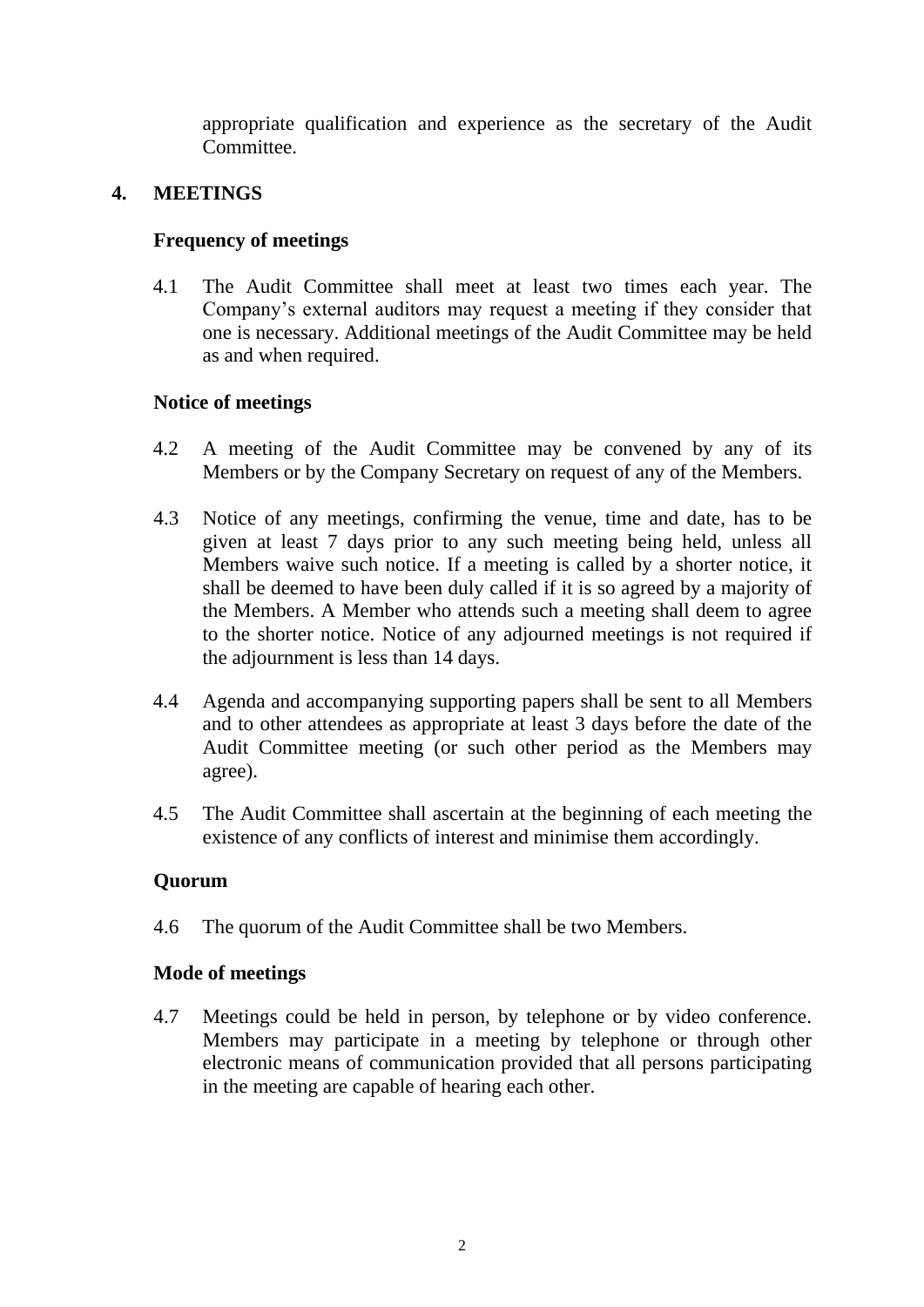#### **Resolutions and minutes**

- 4.8 Resolutions of the Audit Committee at any meetings shall be passed by a majority of votes of the Members present.
- 4.9 A resolution in writing signed by all the Members shall be as valid and effectual as if it had been passed at a meeting of the Audit Committee duly convened and held.
- 4.10 Full minutes of Audit Committee meetings shall be kept by a duly appointed secretary of the meeting (who should normally be the Company Secretary) and shall be available for inspection by any Member and/or any director of the Company at any reasonable time on reasonable notice. Draft and final versions of minutes of Audit Committee meetings should be sent to all Members for their comment and records respectively, in both cases within a reasonable time after the meeting. The final version of the minutes shall be signed by the Chairman of the Audit Committee or the chairman of the Audit Committee meeting as appropriate.

# **5. ATTENDANCE AND VOTING AT MEETINGS**

- 5.1 At least twice a year, representatives of the Company's external auditors will meet the Audit Committee without any executive directors of the Company being present, except by invitation of the Audit Committee.
- 5.2 At the invitation of the Audit Committee, the following persons may attend the meeting:
	- (i) Head of the Company's internal audit function ("**Internal Audit** Function<sup>"</sup>) (if there exists such function) or a representative from Internal Audit Function;
	- (ii) Group Financial Controller or Head of Accounts Department (or person occupying the same position);
	- (iii) other members of the Board; and
	- (iv) other persons.
- 5.3 Only Members are entitled to vote at the meetings.

# **6. ANNUAL GENERAL MEETING**

6.1 The Chairman of the Audit Committee or a Member (who must be an INED), shall attend the Company's annual general meeting ("**AGM**") and be prepared to respond to questions of the shareholders of the Company ("**Shareholders**") on the Audit Committee's activities and its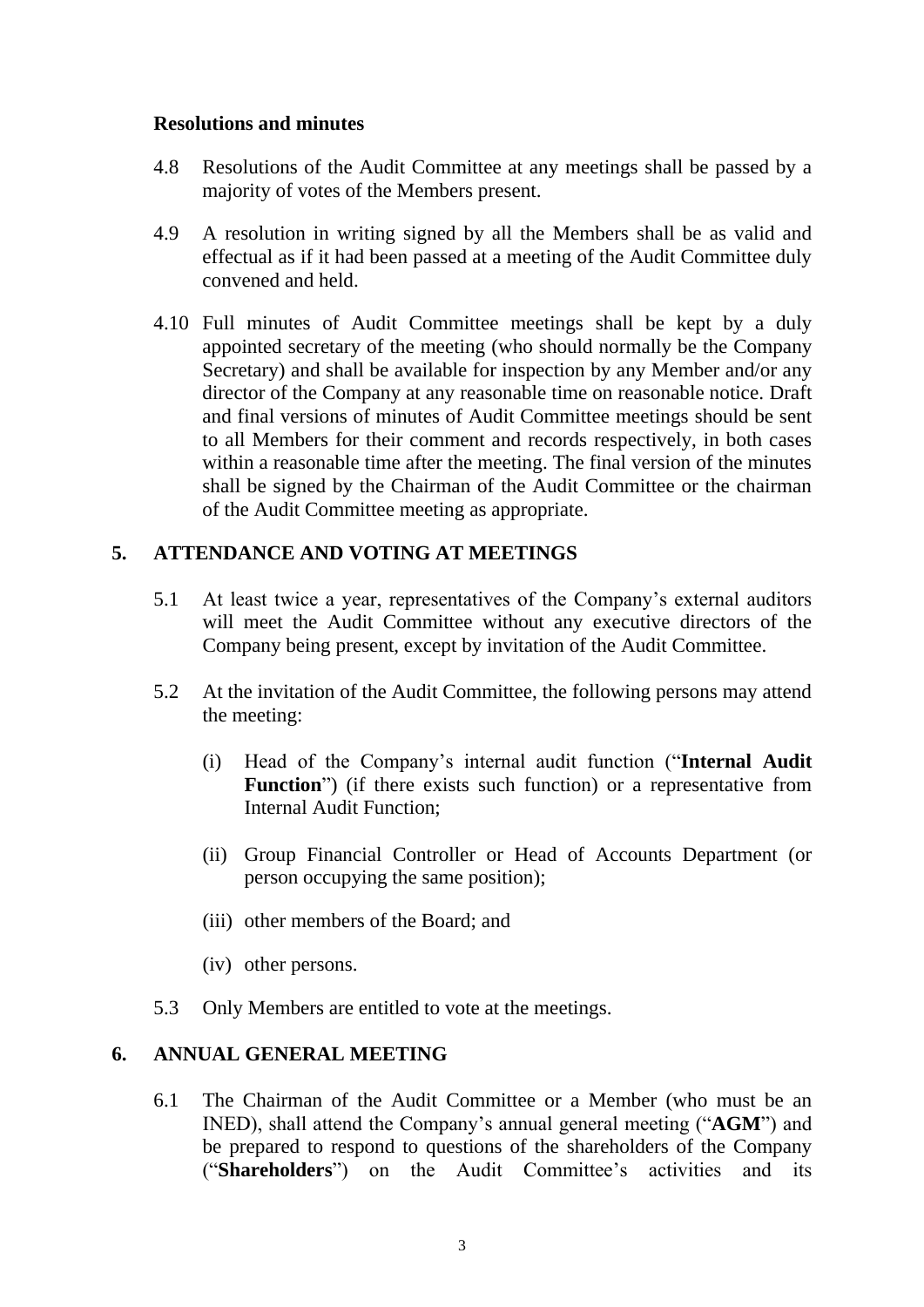responsibilities. If the Chairman of the Audit Committee is unable to attend, a Member (who must be an INED) shall attend the AGM. Such person shall be prepared to respond to any Shareholder's questions at the AGM on the Audit Committee's activities.

# **7. CONTINUING APPLICATION OF THE ARTICLES OF ASSOCIATION OF THE COMPANY**

7.1 The Company's articles of association (as amended from time to time) regulating the meetings and proceedings of all directors of the Company so far as the same are applicable and are not replaced by the provisions in these terms of reference shall apply to the meetings and proceedings of the Audit Committee.

# **8. RESPONSIBILITY AND POWERS**

The responsibility of the Audit Committee is to assist the Board in fulfilling its audit duties through the review and supervision of the Company's financial reporting system and internal control procedures; and in reviewing the design and operational adequacy and effectiveness of the Company's risk management and internal control systems and the monitoring results. The Audit Committee shall have the following responsibilities and powers:

## **Relationship with the Company's auditors**

- 8.1 to be primarily responsible for making recommendations to the Board on the appointment, reappointment and removal of the external auditor, and to approve the remuneration and terms of engagement of the external auditor, and any questions of its resignation or dismissal of that auditor;
- 8.2 to review and monitor the external auditor's independence and objectivity and the effectiveness of the audit process in accordance with applicable standards. The Audit Committee should discuss with the auditor the nature and scope of the audit and reporting obligations before the audit commences Note 1;
- 8.3 to develop and implement policy on the engagement of an external auditor to supply non-audit services. For this purpose, "external auditor" shall include any entity that is under common control, ownership or management with the audit firm or any entity that a reasonable and informed third party knowing all relevant information would reasonably conclude to be part of the audit firm nationally or internationally. The Audit Committee should report to the Board, identifying and making recommendations on any matters where action or improvement is needed to be taken;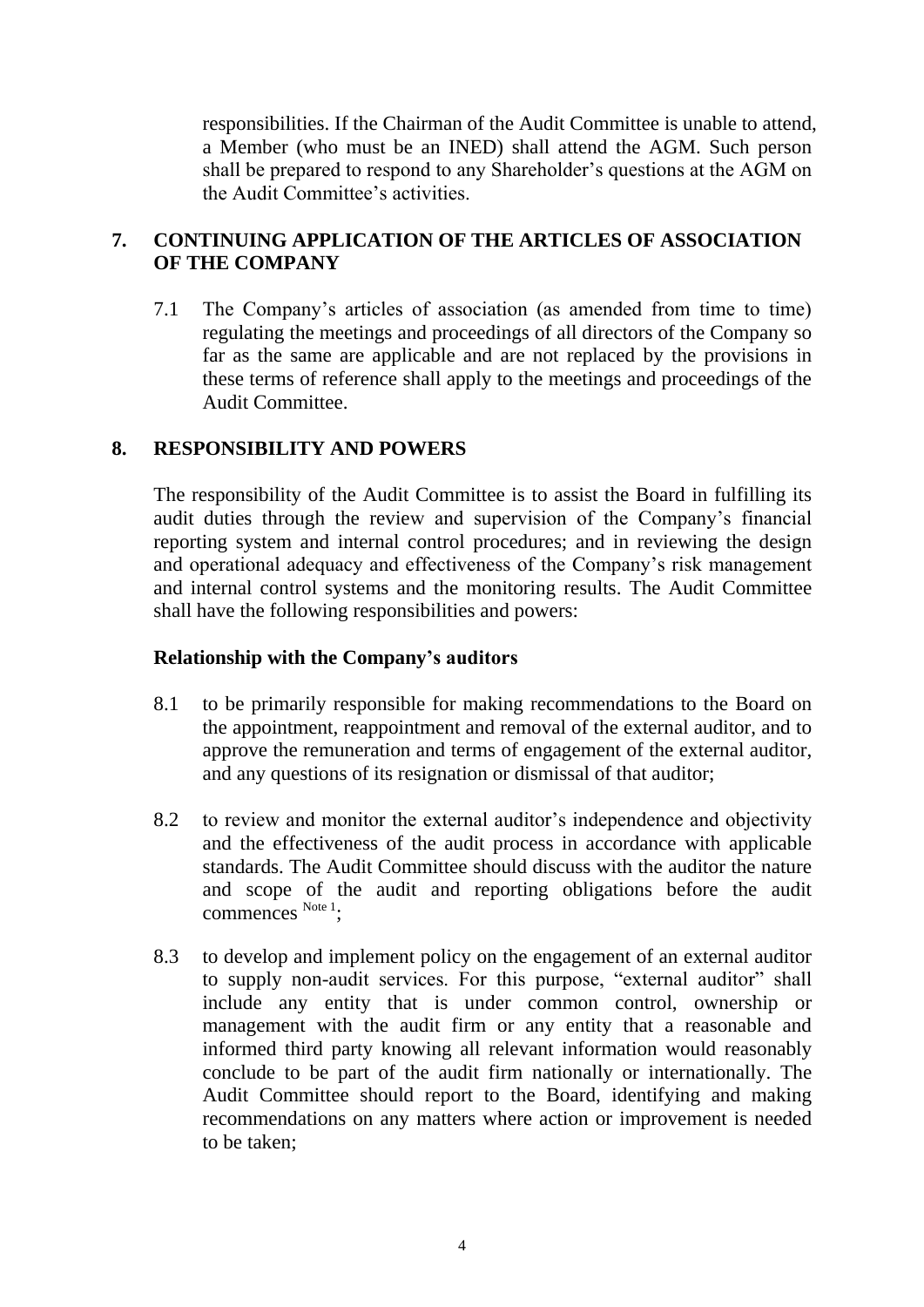#### **Review of the Company's financial information**

- 8.4 to review and monitor integrity of the Company's financial statements, annual report and accounts, half-year report and quarterly reports, and to review significant financial reporting judgments contained in them. In reviewing these reports before submission to the Board, the Audit Committee should focus particularly on:
	- (i) any changes in accounting policies and practices;
	- (ii) major judgmental areas;
	- (iii) significant adjustments resulting from audit;
	- (iv) the going concern assumptions and any qualifications;
	- (v) compliance with accounting standards; and
	- (vi) compliance with the Listing Rules and legal requirements in relation to financial reporting.
- 8.5 In regard to paragraph 8.4 above:
	- (i) Members should liaise with the Board and senior management of the Company;
	- (ii) the Audit Committee must meet, at least twice a year, with the Company's auditors; and
	- (iii) the Audit Committee shall consider any significant or unusual items that are, or may need to be, reflected in the report and accounts, it must give due consideration to any matters that have been raised by the Company's staff responsible for the accounting and financial reporting function, compliance officer or auditors.

#### **Oversight of the Company's financial reporting system, risk management and internal control systems**

- 8.6 to review the Company's financial controls, and unless expressly addressed by a separate Board risk committee, or by the Board itself, to review the Company's risk management and internal control systems;
- 8.7 to discuss the Company's risk management and internal control systems with the Company's management to ensure that management has performed its duty to have effective internal control systems. This discussion should include the adequacy of resources, staff qualifications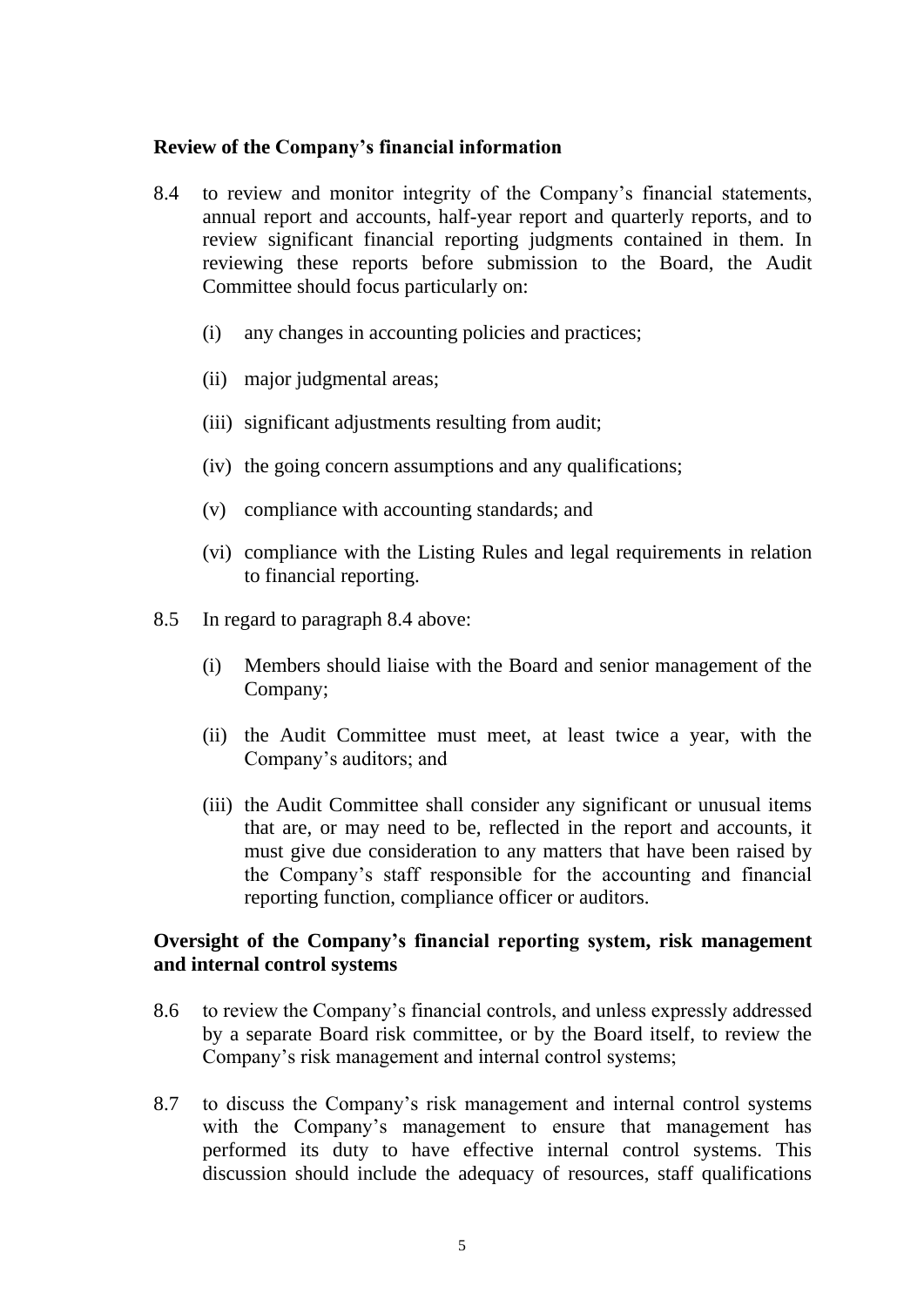and experience, training programmes and budget of the Company's accounting and financial reporting function;

- 8.8 to review arrangements that employees of the Company can use, in confidence, to raise concerns about possible improprieties in financial reporting, internal control or other matters. The Audit Committee should ensure that proper arrangements are in place for fair and independent investigation of these matters and for appropriate follow-up action;
- 8.9 to act as the key representative body for overseeing the Company's relations with the external auditor;
- 8.10 to consider major investigation findings on risk management and internal control matters as delegated by the Board or on its own initiative and management's response to these findings;
- 8.11 where an Internal Audit Function exists, to ensure co-ordination between the internal and external auditors, and to ensure that the Internal Audit Function is adequately resourced and has appropriate standing within the Company, and to review and monitor its effectiveness;
- 8.12 to review the group's financial and accounting policies and practices;
- 8.13 to review the external auditor's management letter, any material queries raised by the auditor to management in respect of the accounting records, financial accounts or systems of control and management's response;
- 8.14 to ensure that the Board will provide a timely response to the issues raised in the external auditor's management letter;
- 8.15 to establish a whistle blowing policy and system for employees and those who deal with the Company (e.g. customers and suppliers) can use, in confidence, to raise concerns about possible improprieties in any matter related to the Company and to ensure that proper arrangements are in place for fair and independent investigation of these matters;
- 8.16 to report to the Board on the matters in these terms of reference; and
- 8.17 to consider other topics, as defined by the Board.

# **9. REPORTING**

9.1 The Audit Committee shall report back to the Board after each meeting on all matters within its responsibilities, unless there are legal or regulatory restrictions on their ability to do so (such as a restriction on disclosure due to regulatory requirements).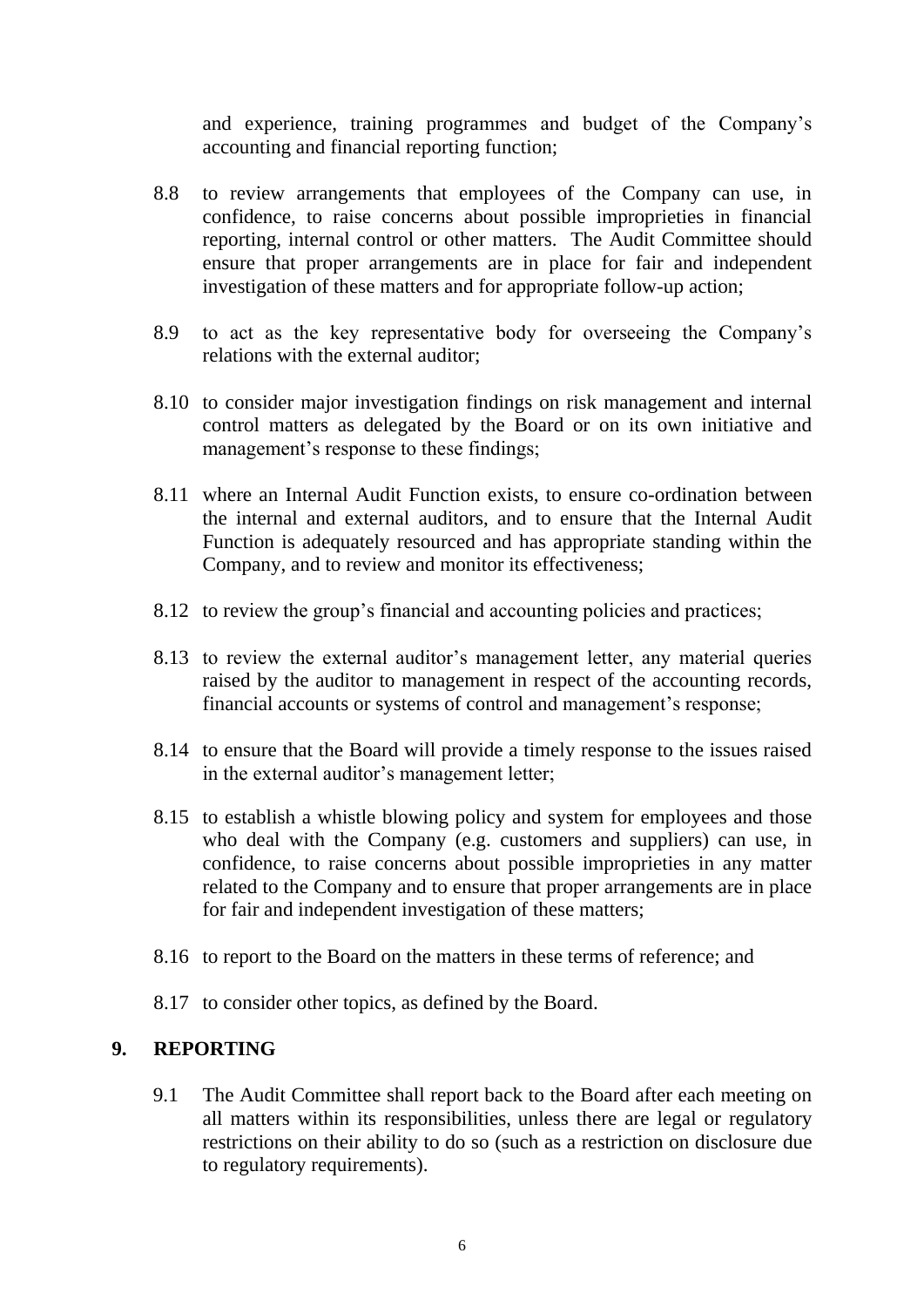#### **10. AUTHORITY**

- 10.1 The Audit Committee is authorised by the Board to inspect all accounts, books and records of the Company.
- 10.2 The Audit Committee shall have the right to require the Company's management to furnish information on any matter relating to the financial position of the Company, its subsidiaries or affiliates, as may be required for the purpose of discharging its duties.
- 10.3 The Audit Committee shall have access to sufficient resources to perform its duties and, where necessary, shall seek independent professional advice <sup>Note 2</sup>, at the Company's expense, to perform its responsibilities.
- 10.4 Where the Board disagrees with the Audit Committee's view on the selection, appointment, resignation or dismissal of the external auditors, the Company should include in the Corporate Governance Report a statement from the Audit Committee explaining its recommendation and also the reason(s) why the Board has taken a different view.
- 10.5 The Audit Committee shall have the power to review the effectiveness of the Group's risk management and internal control systems, and to make recommendations to the Board for improvement in such areas. The review may cover all material controls including financial, operational and compliance controls.

#### **11. PUBLICATION OF THE TERMS OF REFERENCE**

11.1 These terms of reference, explaining the role of the Audit Committee and the authority delegated to it by the Board, will be posted on the websites of the Company and The Stock Exchange of Hong Kong Limited.

#### *Notes:*

- 1. (a) The Audit Committee may establish the following procedure to review and monitor the independence of external auditors:
	- (i) consider all relationships between the Company and the audit firm (including non-audit services);
	- (ii) seek from the audit firm on an annual basis, information about policies and processes for maintaining independence and monitoring compliance with relevant requirements, including those for rotation of audit partners and staff; and
	- (iii) meet with the auditor, at least annually, in the absence of management, to discuss matters relating to its audit fees, any issues arising from the audit and any other matters the auditor may wish to raise.
	- (b) The Audit Committee may agree with the Board the Company's policies on hiring employees or former employees of the external auditors and monitoring the application of these policies. The Audit Committee should then be in a position to consider whether there has been or appears to be any impairment of the auditor's judgment or independence in respect of the audit.